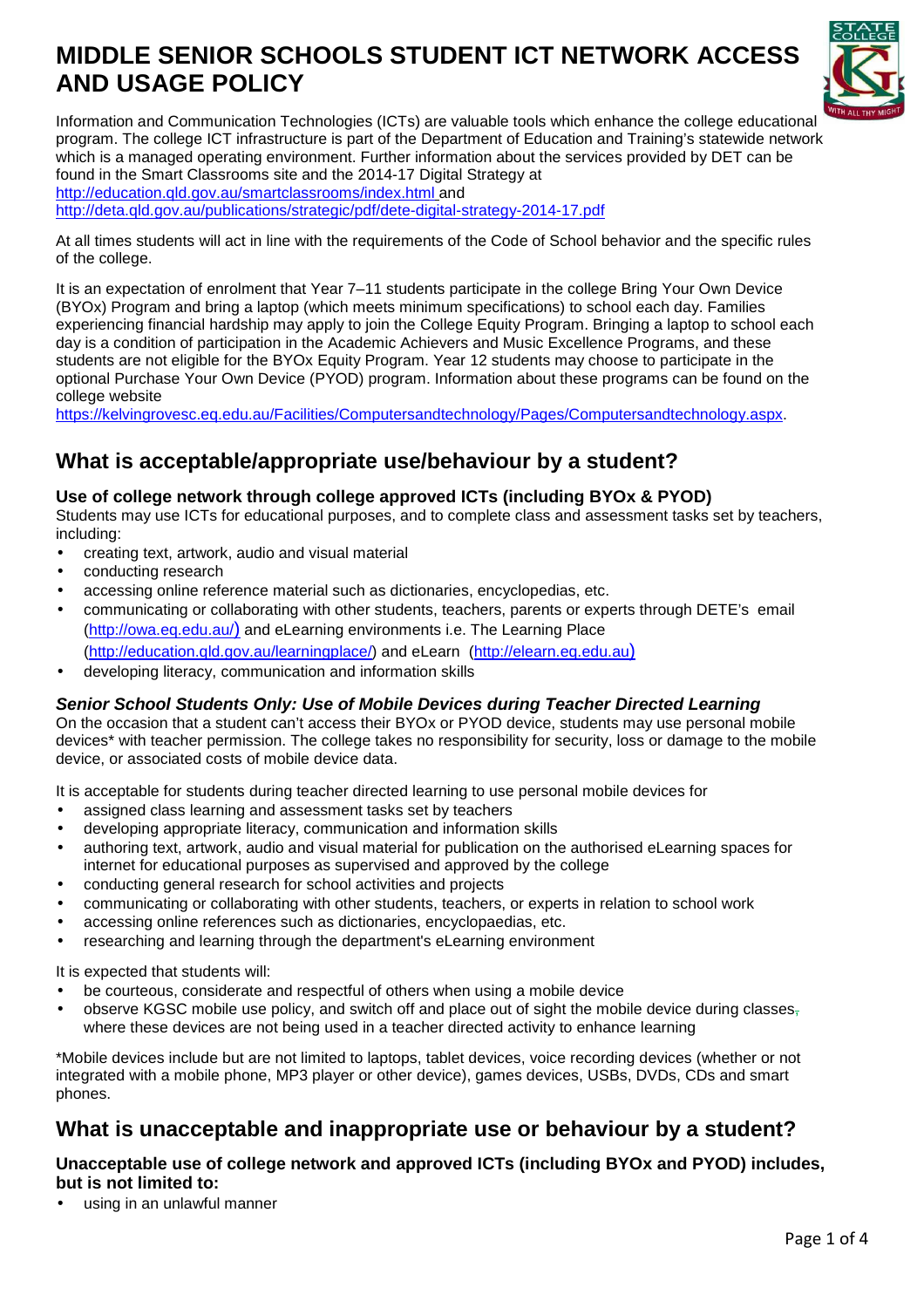- using in a way not explicitly directed to do so by the teacher
- giving usernames and passwords to any other individual
- logging in or using another user's network account to access the network, files, email or internet
- using for non-educational purposes
- connecting private BYOx and PYOD laptops into college power
- storing inappropriate or offensive material on BYOx and PYOD laptops
- downloading, distributing or publishing offensive messages or pictures
- using obscene or abusive language, especially to harass, insult or attack others
- wasting printing, internet and other resources, including using these for non-educational purposes
- damaging ICTs eg computers, printers or network equipment
- violating copyright laws including plagiarism
- using unsupervised internet chat
- using online e-mail services (e.g. Hotmail)
- sending chain letters or spam e-mail (junk mail).
- creating, downloading, using or circulating anything that attempts to bypass, hack into or disable departmental and college security systems including virus protection, internet filtering
- entering a computer room or using ICTs without a staff member's permission and presence

#### **Unacceptable use of mobile devices during teacher directed learning includes, but is not limited to:**

- using the mobile device in an unlawful manner
- using the mobile device in a way not explicitly directed to do so by the teacher
- download, distribute or publish offensive messages or pictures
- storing inappropriate or offensive material on mobile devices used at school
- use of obscene, inflammatory, racist, discriminatory or derogatory language
- using language and/or threats of violence that may amount to bullying and/or harassment, or even stalking
- insult, harass or attack others or use obscene or abusive language
- damage computers, printers or network equipment
- commit plagiarism or violate copyright laws
- ignore teacher directions for the use of social media, online email and internet chat
- send chain letters or spam email (junk mail)
- knowingly download viruses or any other programs capable of breaching the department's networks security
- use in-device cameras anywhere a normal camera would be considered inappropriate, such as in change rooms or toilets
- invade someone's privacy by recording personal conversations or daily activities and/or the further distribution (e.g. forwarding, texting, uploading, Bluetooth use etc.) of such material
- use the mobile device (including those with Bluetooth functionality) to cheat during exams or assessments
- take into or use mobile devices at exams or during class assessment unless expressly permitted by college staff.
- connecting private mobile devices into college power, workstations or other equipment for charging purposes. These devices must not be charged while at school for workplace health and safety reasons, and due to electricity costs.
- deliberately waste printing and internet resources

### **Personal safety:**

To ensure personal safety, students should not give personal information (e.g. name, parent's name, address), via the internet or e-mail to unknown people or organisations, or for reasons other than to fulfil the educational program requirements of the college.

Parents\caregivers should be aware that mobile devices enable access to networks and internet services which may not be secure or include filtering. The college takes no responsibility for security issues or content accessed by students using non college network or internet services, including on mobile devices, at any time.

### **Device and data security:**

Private devices including for storage (e.g. USBs or external hard drives) should be regularly scanned using security software to ensure that they do not contain viruses, malware etc. Please note that personal files may be deleted by the DET security systems. Private devices should be backed up regularly; failure to do so is not grounds for extensions for assessment tasks. Illegal software and non-educational programs should not be installed on private devices used at school.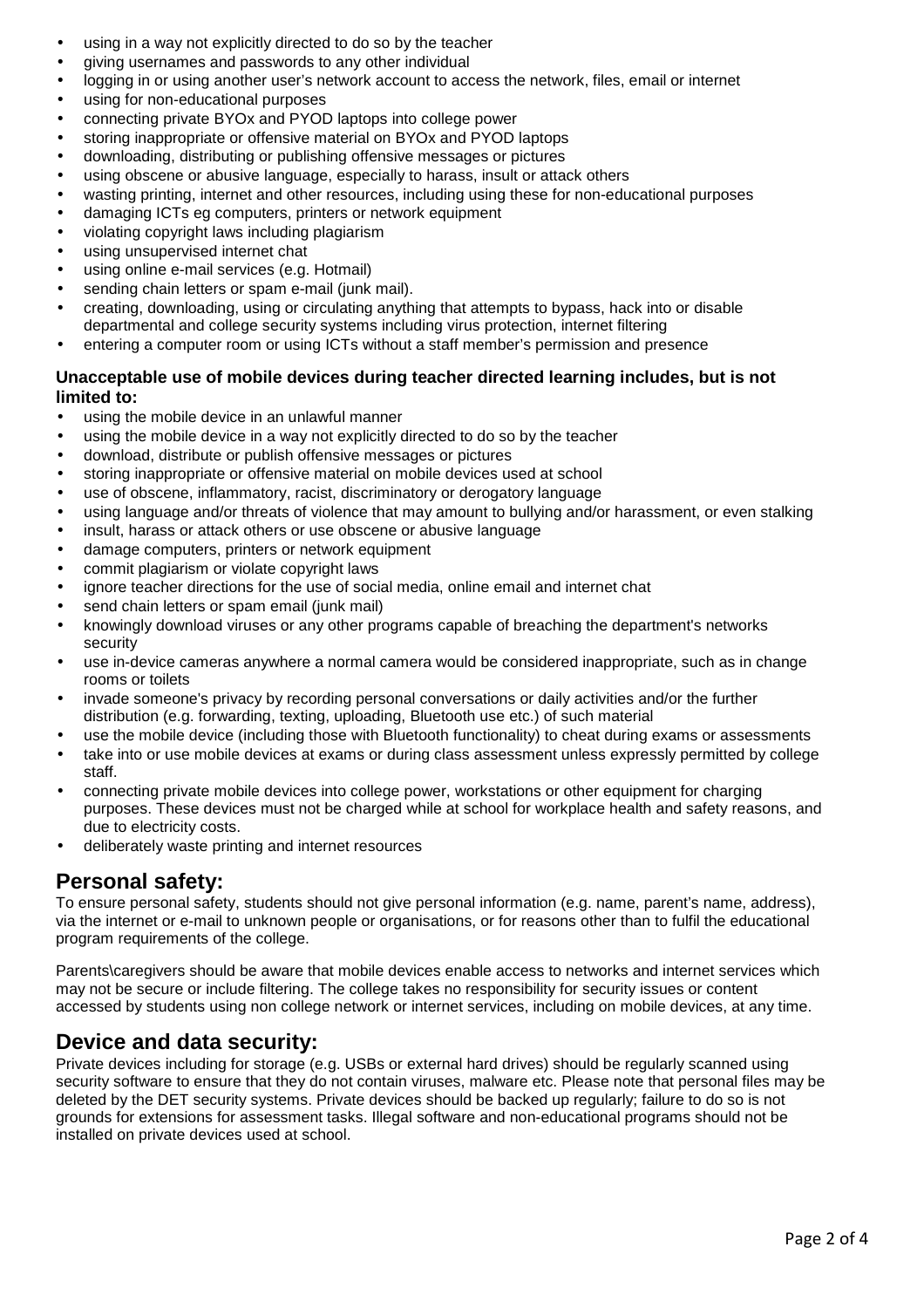#### **What awareness is expected of students and their parents\carers?**

Students and their parents\carers should:

- understand the responsibility and behaviour requirements that come with accessing the DET and college ICT infrastructure and services
- ensure they have the skills to report and discontinue access to harmful information on the internet or via email
- be aware that:
	- o access to ICTs provides valuable learning experiences for students and supports the college's teaching and learning programs
	- o ICT infrastructure and services should be used appropriately as stipulated under the department's **Code of School Behaviour;**
	- o students who use ICTs in a manner which is not appropriate and breaks departmental and college rules will be subject to disciplinary action by the college. This may include
		- detentions
		- restricted network, internet and or email access for a period of time as deemed appropriate
		- removal from subjects that require the use of ICTs
		- ⁻ notification to School Based Police Officer
		- suspension from school for a period of time as deemed appropriate
		- exclusion from school
	- o despite departmental and college systems to manage all access to information on the Internet, illegal, dangerous or offensive information may be accessed or accidently displayed
	- $\circ$  teachers will always exercise their duty of care, but avoiding or reducing access to harmful information also requires responsible use by the student

#### **Website Risk Assessment Register**

The use of web based educational resources has risen steadily over the last decade and are increasingly being used by teachers to improve student learning outcomes.

 Our school and teachers make decisions about the best technology to meet the needs of our students. Sometimes it is beneficial for students to utilise services provided by third party web based providers.

The third party web based services generally require students to be registered as a user. This process may require student personal information to be used (eg. name, email address) in the registration process, which can be stored in or outside of Australia (i.e. on servers not based in Australia that are therefore not bound by Queensland's privacy laws).

Parents\carers should understand what information is collected, how it is used, who accesses it and where the data is stored and consider the implications of use for each third party web based service used by their students.

Refer to the College Website Risk Review Register for information about third party web based services used in the College.

https://kelvingrovesc.eq.edu.au/Facilities/Computersandtechnology/Pages/Website-Risk-Review-Register.aspx

If you do not wish to provide consent for your student\s for a particular third party web based service, please email info@kelvingrovesc.eq.edu.au .

Please include the following details:

- "Attention HOD eLearning" in the subject heading
- your student's name and year level
- the name of the third party web based service
- the web address of the third party web based service

### **ICT Network Access and Usage Agreement:**

This agreement (see separate page) must be signed by the student and by his/her parent or guardian on enrolment and a current version signed at the beginning of each school year in the Student Diary.

### **Need further assistance?**

If you have any concerns re student access to and use of ICT facilities and services provided by KGSC, or use of private mobile devices, please contact the Head of Department, Teaching and eLearning on 07 3552 7333 or email info@kelvingrovesc.eq.edu.au